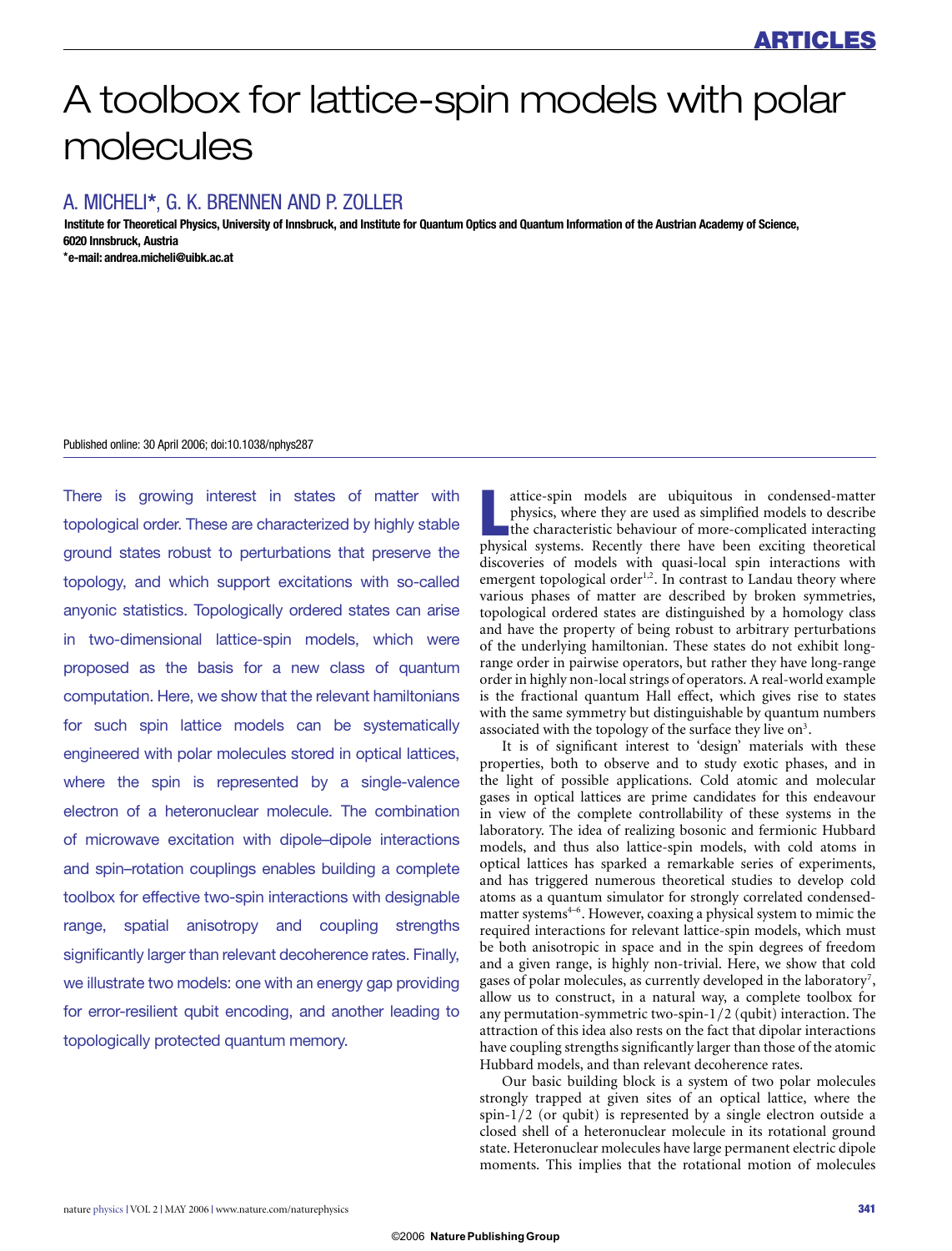

**Figure 1 Example anisotropic spin models that can be simulated with polar molecules trapped in optical lattices. a, Square lattice in 2D with nearest-neighbour** orientation-dependent Ising interactions along  $\hat{x}$  and  $\hat{z}$ . Effective interactions between the spins  $S_1$  and  $S_2$  of the molecules in their rovibrational ground states are generated with a microwave field  $E(t)$  inducing dipole–dipole interactions between the molecules with dipole moments  $D_1$  and  $D_2$ , respectively. **b**, Two staggered triangular lattices with nearest neighbours oriented along orthogonal triads. The interactions depend on the orientation of the links with respect to the electric field. (Dashed lines are included for perspective.)

is coupled strongly through the dipole–dipole interactions, whose signatures are the long-range  $1/r^3$  character and an angular dependence, where the polar molecules attract or repel each other depending on the relative orientation of their dipole moments. In addition, microwave excitation of rotational energy levels allows us to effectively tailor the spatial dependence of dipole– dipole interactions. Finally, accounting for the spin–rotation splitting of molecular rotational levels, we can make these dipole– dipole interactions spin-dependent. General lattice-spin models are readily built from these binary interactions.

# ANISOTROPIC SPIN MODELS WITH NOISE-RESILIENT GROUND STATES

Two highly anisotropic models with spin-1/2 particles, which we will show how to simulate, are illustrated in Fig. 1a and b respectively. The first model takes place on a square 2D lattice with nearest-neighbour interactions

$$
H_{\rm spin}^{(1)} = \sum_{i=1}^{\ell-1} \sum_{j=1}^{\ell-1} J(\sigma_{i,j}^z \sigma_{i,j+1}^z + \cos \zeta \sigma_{i,j}^x \sigma_{i+1,j}^x).
$$

Introduced by Duoçot et al.<sup>8</sup> in the context of Josephson junction arrays, this model (for  $\zeta \neq \pm \pi/2$ ) admits a twofold degenerate ground subspace that is immune to local noise up to  $\ell$  th order, and hence is a good candidate for storing a protected qubit.

The second model occurs on a bipartite lattice constructed with two 2D triangular lattices, one shifted and stacked on top of the other. The interactions are indicated by nearest-neighbour links along the  $\hat{x}, \hat{y}$  and  $\hat{z}$  directions in real space:

$$
H_{\text{spin}}^{(II)} = J_{\perp} \sum_{x \text{-links}} \sigma_j^x \sigma_k^x + J_{\perp} \sum_{y \text{-links}} \sigma_j^y \sigma_k^y + J_z \sum_{z \text{-links}} \sigma_j^z \sigma_k^z.
$$

This model has the same spin dependence and nearest-neighbour graph as the model on a honeycomb lattice introduced by Kitaev<sup>9</sup>. He has shown that by adjusting the ratio of interaction strengths |*J*⊥|/|*Jz*| the system can be tuned from a gapped phase carrying abelian anyonic excitations to a gapless phase that, in the presence of a magnetic field, becomes gapped with non-abelian excitations. In the regime  $|J_{\perp}|/|J_z| \ll 1$  the hamiltonian can be mapped to a model with four-body operators on a square lattice with ground states that encode topologically protected quantum memory<sup>10</sup>. One proposal<sup>11</sup> describes how to use trapped atoms in spin-dependent optical lattices to simulate the spin model  $H_{\text{spin}}^{(II)}$ . There the induced spin couplings are obtained through spin-dependent collisions in second-order tunnelling processes. Larger coupling strengths are desirable. In both spin models (I and II) above, the signs of the interactions are irrelevant, although we will be able to tune the signs if needed.

# SPECTROSCOPY OF POLAR MOLECULES IN OPTICAL LATTICES

Our system comprises heteronuclear molecules with  ${}^{2}\Sigma_{1/2}$  ground electronic states, corresponding, for example, to alkaline-earth monohalides with a single electron outside a closed shell. We adopt a model molecule where the rotational excitations are described by the hamiltonian  $H_m = B N^2 + \gamma N \cdot S$ , with N being the dimensionless orbital angular momentum of the nuclei, and **S** being the dimensionless electronic spin (assumed to be  $S = 1/2$ in the following). Here *B* denotes the rotational constant and  $\gamma$  is the spin–rotation coupling constant, where a typical *B* is a few tens of GHz, and  $\gamma$  is in the hundred MHz regime. The coupled basis of a single molecule *i* corresponding to the eigenbasis of  $H^i_m$  is  $\{|N_i, S_i, J_i; M_{J_i}\rangle\}$ , where  $J_i = N_i + S_i$  with eigenvalues  $E(N = 0, S = 1/2, J = 1/2) = 0, E(1, 1/2, 1/2) = 2B$ *γ*, and  $E(1,1/2,3/2) = 2B + \gamma/2$ . Although we ignore hyperfine interactions in the present work, our discussion below is readily extended to include hyperfine effects, which offer extensions to spin systems  $S > 1/2$ .

The hamiltonian describing the internal and external dynamics of a pair of molecules trapped in wells of an optical lattice is denoted by  $H = H_{in} + H_{ex}$ . The interaction describing the internal degrees of freedom is  $H_{\text{in}} = H_{\text{dd}} + \sum_{i=1}^{2} H_{\text{m}}^{i}$ . Here  $H_{\text{dd}}$ is the dipole–dipole interaction given below in equation (1).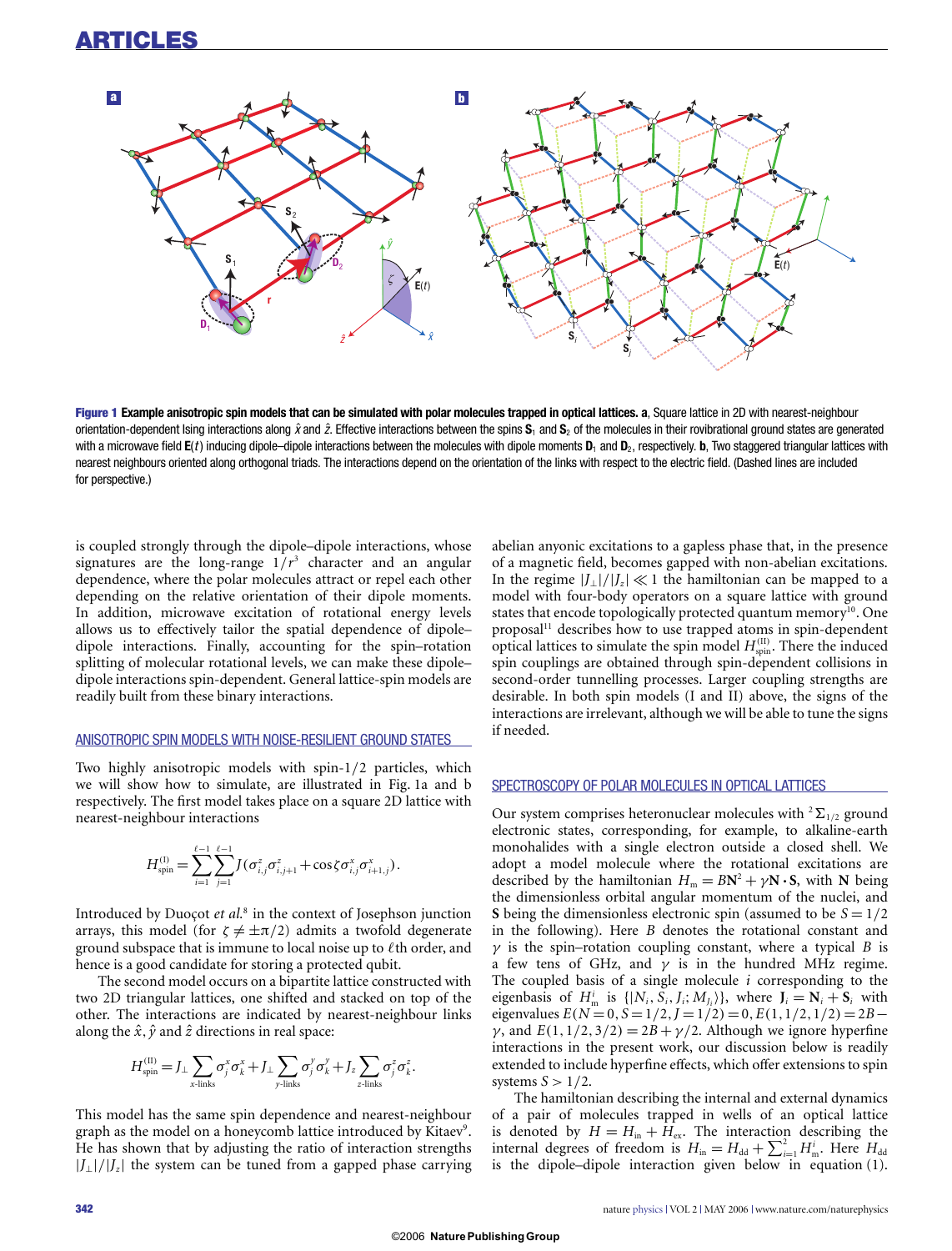

**Figure 2 Movre–Pichler potentials for a pair of molecules as a function of their separation**  $r$ **.** The potentials  $E(g_i(r))$  for the four ground states (dashed lines) and the potentials  $E(\lambda(r))$  for the first 24 excited states (solid lines). The symmetries  $|Y|_\sigma^\pm$  of the corresponding excited manifolds are indicated, as are the asymptotic manifolds  $(N_i, J_i; N_j, J_j)$ . The relative coordinate probability densities on a square lattice are depicted in green on the ground-state potentials. The red arrow indicates the coupling of the microwave field.

The hamiltonian describing the external, or motional, degrees of freedom is  $H_{\text{ex}} = \sum_{i=1}^{2} \mathbf{P}_{i}^{2} / (2m) + V_{i}(\mathbf{x}_{i} - \bar{\mathbf{x}}_{i}),$  where  $\mathbf{P}_{i}$  is the momentum of molecule *i* with mass *m*, and the potential generated by the optical lattice  $V_i$ ( $\mathbf{x}-\bar{\mathbf{x}}$ <sup>*i*</sup>) describes an external confinement of molecule *i* about a local minimum  $\bar{\mathbf{x}}_i$  with 1D r.m.s. width  $z_0$ . We assume isotropic traps that are approximately harmonic near the trap minimum with a vibrational spacing  $\hbar\omega_{\rm osc}$ . Furthermore, we assume that the molecules can be prepared in the motional ground state of each local potential using dissipative electromagnetic pumping<sup>12</sup>, perhaps beginning with a two-species Mott insulator<sup>13</sup>. It is convenient to define the quantization axis  $\hat{z}$  along the axis connecting the two molecules,  $\bar{\mathbf{x}}_2 - \bar{\mathbf{x}}_1 = \Delta z \hat{z}$  with  $\Delta z$ corresponding to a multiple of the lattice spacing.

The near-field dipole–dipole interaction between two molecules separated by  $\mathbf{r} = \mathbf{x}_1 - \mathbf{x}_2$  is

$$
H_{\rm dd} = \frac{d^2}{r^3} \left( \sum_{q=-1}^{q=1} (-1)^q D_{1q}^{\dagger} D_{2-q} - 3 D_{10}^{\dagger} D_{20} + \text{h.c.} \right). \tag{1}
$$

The dipole operator coupling the ground and first rotational states of molecule *i* is  $D_i^{\dagger} = \sum_{q=-1}^{1} |N = 1, q\rangle_{ii} \langle N = 0, 0 | \hat{e}_q^* \rangle$  with the spherical basis vectors  $\{\hat{e}_0 = \hat{z}, \hat{e}_{\pm 1} = \pm(\hat{x} \pm i\hat{y})/\sqrt{2}\}$ , and *d* is the dimensionful dipole moment.

Although the present situation of dipole–dipole coupling of rotationally excited polar molecules is reminiscent of the dipole– dipole interaction between electronically excited atom pairs<sup>14</sup>, there are important differences. First, unlike the atomic case where electronically excited states are typically anti-trapped by an optical lattice, here both ground and excited rotational states are trapped by an essentially identical potential up to tensor shifts<sup>15,16</sup>, which can be compensated by applying a static electric field. Hence, motional decoherence due to spin-dependent dipole–dipole forces is strongly suppressed by the large vibrational energy  $\hbar\omega_{\rm osc}$ . Second, spontaneous emission rates are drastically reduced. The decay rate at room temperature from excited rotational states is ∼10−<sup>3</sup> Hz (ref. 17) versus a comparable rate of MHz for excited electronic states. There are other, stronger, sources of decoherence, the most important being photon scattering from the optical trapping laser.

For reasonable traps the scattering rate can be of the order of 0.2 Hz (ref. 16).

The ground subspace of each molecule is isomorphic to a spin-1/2 particle. Our goal is to obtain an effective spin–spin interaction between two neighbouring molecules. Static spin–spin interactions due to spin–rotation and dipole– dipole couplings do exist but are very small in our model:  $H_{\text{vdW}}(r) = -(3d^4/2Br^6) \left[ 1 + (\gamma/4B)^2 (1 + 4S_1 \cdot S_2/3 - 2S_1^2 S_2^2) \right].$ The first term is the familiar van der Waals 1/*r*<sup>6</sup> interaction, whereas the spin-dependent piece is strongly suppressed as  $\gamma$ /4*B*  $\approx$  10<sup>-3</sup>  $\ll$  1. Therefore, we propose dynamical mixing with dipole–dipole coupled excited states using a microwave field.

The molecules are assumed trapped with a separation  $\Delta z \sim r_y \equiv (2d^2/\gamma)^{1/3}$ , where the dipole–dipole interaction is  $d^2/r^3 = \gamma/2$ . In this regime, the rotation of the molecules is strongly coupled to the spin. The ground states are essentially spin-independent, and the excited states are described by Hund's case-(c) states in analogy to the dipole–dipole coupled excited electronic states of two atoms with fine structure. Remarkably, as described in the Methods section, the eigenvalues and eigenstates of  $H<sub>in</sub>$  can be computed analytically yielding the well-known Movre–Pichler potentials<sup>18</sup> plotted in Fig. 2.

Possible candidate polar molecules are, for example, CaF, CaCl and MgCl. The rotational constant, spin–rotation coupling constant and dipole moment are: CaF  $(B/h = 10.304$  GHz,  $\gamma/h =$ 39.66 MHz,  $d\sqrt{3} = 3.07$  D), Ca<sup>35</sup>Cl (*B*/*h* = 4.565 GHz,  $\gamma/h =$ 42.21 MHz,  $d\sqrt{3} = 4.27$  D) and <sup>26</sup>Mg<sup>35</sup>Cl (*B*/*h* = 7.005 GHz,  $\gamma/h = 63.52 \text{ MHz}, d\sqrt{3} = 3.38 \text{ D}$ . With a typical optical lattice spacing of  $\Delta z \sim 300$  nm, it would be difficult to trap near  $r_{\gamma}$ . However, we note that it is possible to resolve many excited states even at larger intermolecular spacings. In the Methods section, we describe how the two spin models considered here can be implemented at the cost of smaller effective interaction strengths.

# ENGINEERING SPIN–SPIN INTERACTIONS

To induce strong dipole–dipole coupling, we introduce a microwave field  $E(\mathbf{x}, t)$ **e**<sub>F</sub> with a frequency  $\omega_F$  tuned near resonance with the  $N = 0 \rightarrow N = 1$  transition. Because the rotational states are spaced nonlinearly, this transition is resolvable without coupling to higher rotational states by multiphoton processes. In the rotating-wave approximation, the molecule–field interaction is  $H_{\text{mf}} = -\sum_{i=1}^{2} (\hbar \hat{\Omega} \mathbf{D}_{i}^{\dagger} \cdot \mathbf{e}_{F} e^{i(\mathbf{k}_{F} \cdot \mathbf{x}_{i} - \omega_{F} t)}/2 + \text{h.c.})$ , where the Rabi frequency is  $|\overrightarrow{\Omega}| = d|E_0|/\hbar$ . For molecules spaced by optical wavelengths, all the dipoles are excited in phase.

The effective hamiltonian acting on the ground states is obtained in second-order perturbation theory as

$$
H_{\text{eff}}(r) = \sum_{i,f} \sum_{\lambda(r)} \frac{\langle g_f | H_{\text{mf}} | \lambda(r) \rangle \langle \lambda(r) | H_{\text{mf}} | g_i \rangle}{\hbar \omega_{\text{F}} - E(\lambda(r))} | g_f \rangle \langle g_i |, \qquad (2)
$$

where  $\{|g_i\rangle, |g_f\rangle\}$  are ground states with  $N_1 = N_2 = 0$  and  $\{|\lambda(r)\rangle\}$ are excited eigenstates of  $H_{\text{in}}$  with  $N_1 + N_2 = 1$  and with excitation energies  ${E(\lambda(r))}$ . The reduced interaction in the subspace of the spin degrees of freedom is then obtained by tracing over the motional degrees of freedom. For molecules trapped in the ground motional states of isotropic harmonic wells with r.m.s. width *z*0, the wavefunction is separable in centre-of-mass and relative coordinates with the relative-coordinate wavefunction

$$
\psi_{\text{rel}}(r,\theta) = \frac{1}{\pi^{3/4} (2z_0)^{3/2}} e^{-(r^2 + \Delta z^2 - 2r\Delta z \cos\theta)/8z_0^2},
$$

where  $\cos\theta = \mathbf{r} \cdot \hat{z}/r$ . The effective spin–spin hamiltonian is then  $H_{spin} = \langle H_{\text{eff}}(r) \rangle_{\text{rel}}.$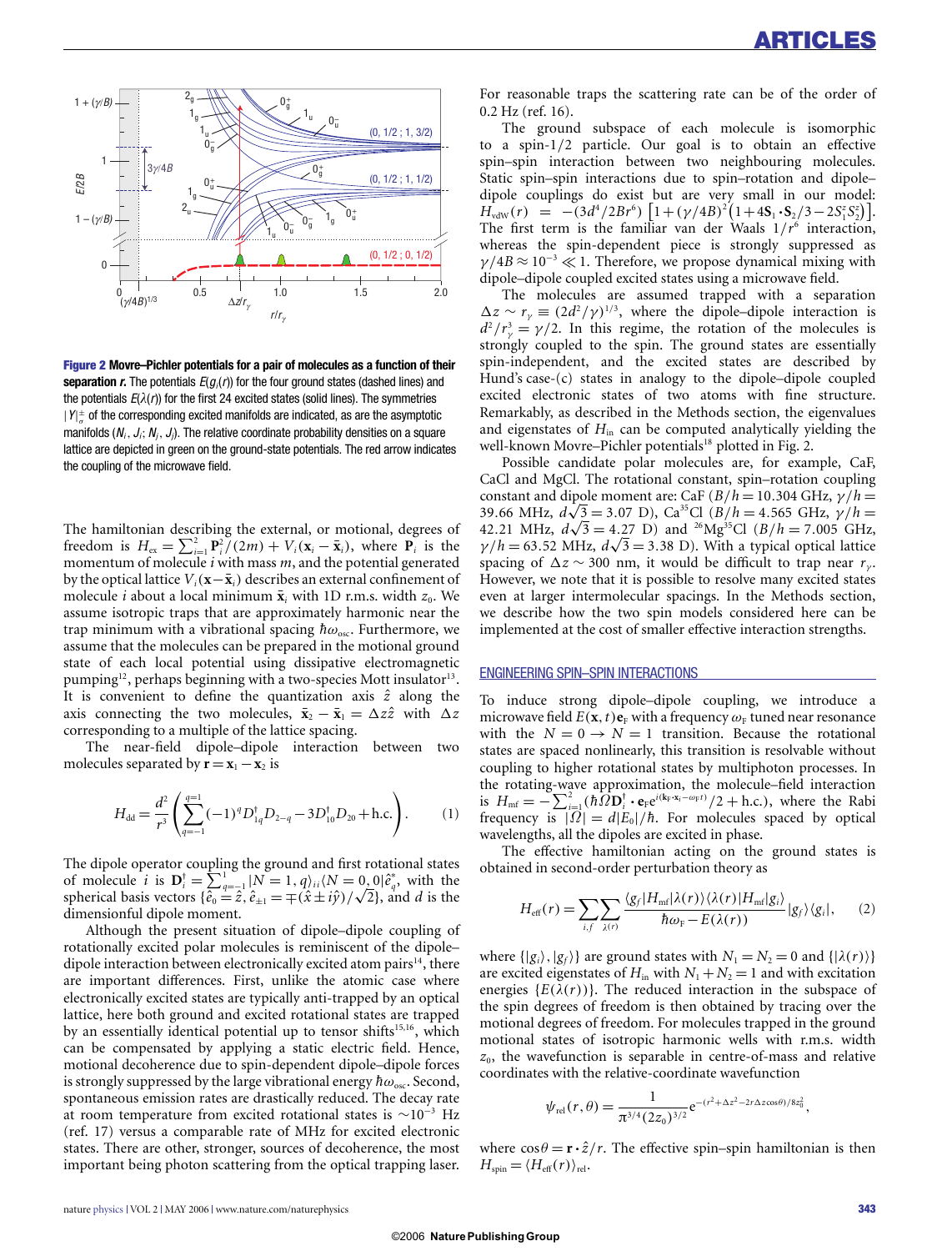

**Figure 3 Design and verification of noise-protected ground states arising from a simulation of**  $H_{\text{spin}}^{(0)}$ **. The system comprises nine molecules trapped in a 3 × 3 lattice in** the  $\hat{z}-\hat{x}$  plane with lattice spacing  $b = r_y/\sqrt{2}$  driven with a field of frequency  $\omega_F$  and out-of-plane polarization angle  $\zeta$ . **a**, Noise resilience of the ground states as a function of  $\omega_F$ , quantified by the r.m.s. magnetizations of the two ground states,  $\delta^2 S^z = \delta^2 S^x$  (solid red lines) and  $\delta^2 S^y$  (dashed green lines) for  $\zeta = 0$ . The inset shows the protected region, when tuning near the 2<sub>g</sub> resonance *E*(2<sub>g</sub>)  $\approx$  1.9 $\gamma$ , which realizes  $H_{\text{spin}}^{\scriptscriptstyle{(0)}}$ , **b**, Absorption spectroscopy of ground states  $\chi^a(\omega_{\text{probe}})$  for two spin textures obtained by tuning  $ω_F$  near the 2<sub>g</sub> resonance at  $\hbarω_F - 2B = 1.88\gamma$ . For  $\zeta = 0$  the spectrum is gapped by J/2, which is a signature of a protected qubit (top), whereas for  $\zeta = \pi/2$  the excitations are gapless spin waves (bottom).

The hamiltonian in equation (2) is guaranteed to yield some entangling interaction for appropriate choices of field parameters, but it is desirable to have a systematic way to design a spin– spin interaction. Fortunately, the model presented here possesses sufficient structure to achieve this essentially analytically. The effective hamiltonian on molecules 1 and 2 induced by a microwave field is

$$
H_{\text{eff}}(r) = \frac{\hbar |\Omega|}{8} \sum_{\alpha,\beta=0}^{3} \sigma_1^{\alpha} A_{\alpha,\beta}(r) \sigma_2^{\beta},
$$
 (3)

where  ${\{\sigma^{\alpha}\}}_{\alpha=0}^3 \equiv {1, \sigma^x, \sigma^y, \sigma^z}$  and *A* is a real symmetric tensor. See the Methods section for an explicit form of the matrix coefficients as a function of field polarization and frequency.

Equation (3) describes a generic permutation-symmetric two-qubit hamiltonian. The components  $A_{0,s}$  describe a pseudo-magnetic field that acts locally on each spin, and the components  $A_{s,t}$  describe two-qubit coupling. The pseudomagnetic field is zero if the microwave field is linearly polarized, but a real magnetic field could be used to tune local interactions and, given a large enough gradient, could break the permutation invariance of  $H_{spin}$ .

For a given field polarization, tuning the frequency near an excited state induces a particular spin pattern on the ground states. These patterns change as the frequency is tuned though multiple resonances at a fixed intermolecular separation. In Table 1, it is shown how to simulate the Ising and Heisenberg interactions in this way. Using several fields that are sufficiently separated in frequency, the resulting effective interactions are additive, creating a spin texture on the ground states. The anisotropic spin model  $H_{XYZ} = \lambda_x \sigma^x \sigma^x + \lambda_y \sigma^y \sigma^y + \lambda_z \sigma^z \sigma^z$  can be simulated using three fields: one polarized along  $\hat{z}$  tuned to  $0^{+}(3/2)$ , one polarized along  $\hat{y}$  tuned to  $0_g^-(3/2)$ , and one polarized along  $\hat{y}$  tuned to  $0_g^+(1/2)$ . The strengths  $\lambda_i$  can be tuned by adjusting the Rabi frequencies and detunings of the three fields. Using an external magnetic field and six microwave fields with, for example, frequencies and polarizations corresponding to the last six spin patterns in Table 1, arbitrary permutation-symmetric two-qubit interactions are possible.

The effective spin–spin interaction along a different intermolecular axis  $\hat{z}^{\prime}$  can be obtained by a frame transformation in the spherical basis. Writing  $\hat{z}^{\prime} = D^{1\dagger}(\beta_1, \beta_2, \beta_3)(0, 1, 0)^T$ , where  $D^j$  is the spin-*j* Wigner rotation, the effective hamiltonian along  $\hat{z}^{\prime}$  in the original coordinate system is obtained by the following replacements to the field polarization vector and spin operators:  $(\alpha_-, \alpha_0, \alpha_+)^T \to D^{1\dagger}(\beta_1, \beta_2, \beta_3) (\alpha_-, \alpha_0, \alpha_+)^T$  and  $\sigma^{\alpha} \rightarrow D^{1/2}(\beta_1, \beta_2, \beta_3) \sigma^{\alpha} D^{1/2 \dagger}(\beta_1, \beta_2, \beta_3)$ . For example, using a  $\hat{z}$ -polarized field tuned near  $0^+_u(3/2)$  and a field polarized in the  $\hat{x} - \hat{y}$  plane tuned near  $1_u(3/2)$  creates a Heisenberg interaction between any two molecules separated by **r** with arbitrary orientation in space.

#### **APPLICATIONS**

We now show how to engineer the spin model I. Consider a system of trapped molecules in a square lattice with site coordinates in the  $\hat{z} - \hat{x}$  plane  $\{\bar{x}_{i,j}\} = \{ib\hat{z} + jb\hat{x}; i, j \in [1, \ell] \cap \mathbb{Z}\}\)$ . Illuminate the system with a microwave field with linear polarization  ${\bf e}_F = \cos \zeta \hat{y} + \sin \zeta \hat{x}$  and field frequency  $\omega_F$  tuned such that the peak of the relative coordinate wavefunction at  $r = b$  is nearresonant with the  $2<sub>g</sub>$  potential but far detuned from other excited states. Then the dominant interaction between nearest-neighbour molecules is of Ising type along each axis and we realize  $H_{spin}^{(I)}$ with  $J = (\hbar |\Omega|)^2 \langle 1/8(\hbar \omega_F - 2B - \gamma/2 - d^2/r^3) \rangle_{rel}$ . For realistic parameters, this coupling can range from 10 to 100 kHz, with the strength constrained by the trap spacing ( $J \ll \hbar \omega_{\text{osc}}$ ). The relative strength of the interactions along  $\hat{z}$  and  $\hat{x}$  can be changed by rotating the angle  $\zeta$  of polarization out-of-plane. Interactions between more-distant neighbours are relatively weak because the far-off resonant coupling at larger *r* cannot distinguish the spin dependence of excited states.

Duoçot *et al.*<sup>8</sup> show that the ideal spin model I (for  $\zeta \neq \pm \pi/2$ ) has a twofold degenerate ground subspace, which is gapped with weak size dependence for  $\cos \zeta = 1$ . The two ground states, which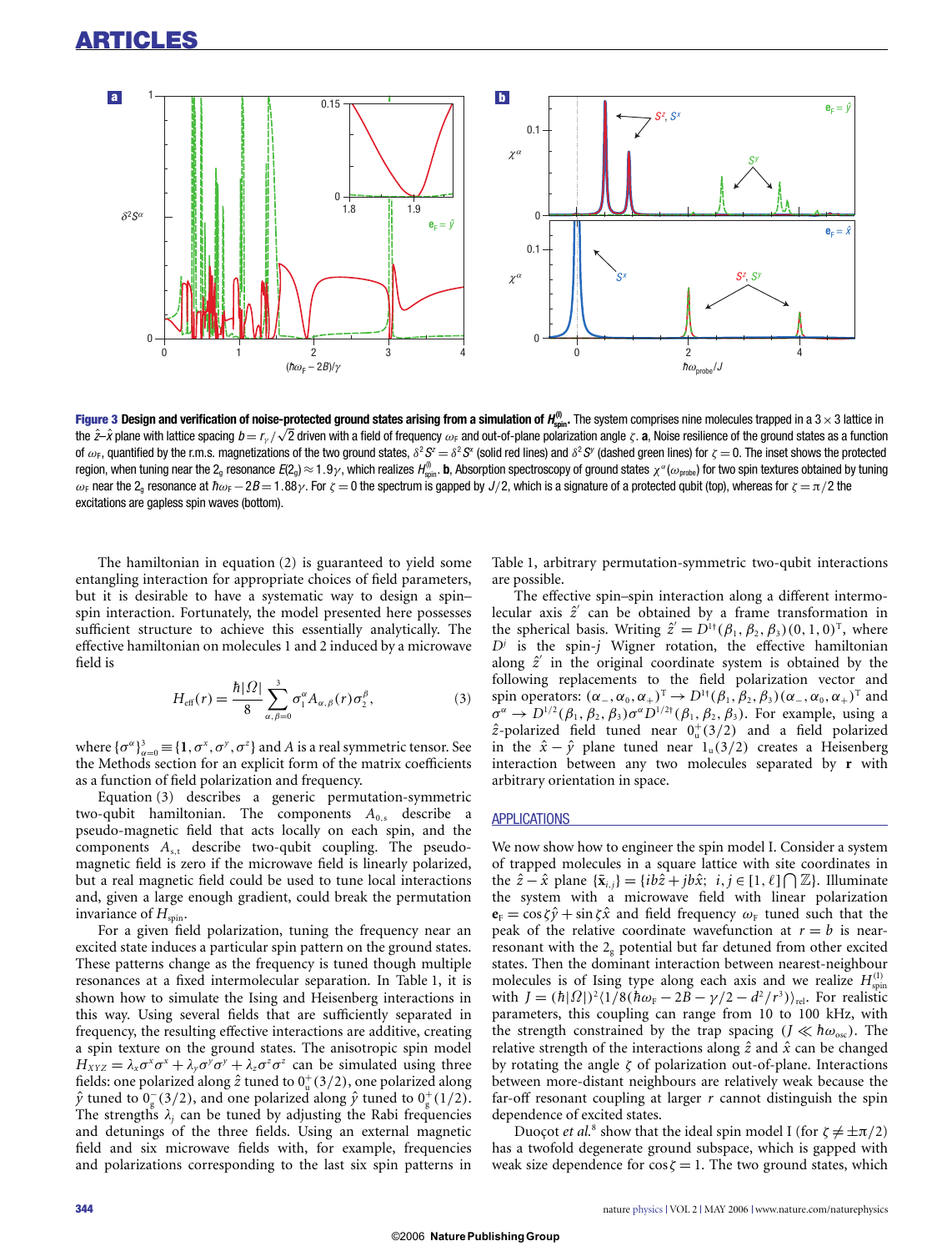**Table 1 Some spin patterns that result from equation (3). The field polarization is given with respect to the intermolecular axis**  $\hat{z}$  **and the frequency**  $\omega_{\text{F}}$  is chosen to **be near-resonant with the indicated excited-state potential at the internuclear** separation  $\Delta z$ . The sign of the interaction will depend on whether the frequency **is tuned above or below resonance.**

| Polarization                          | Resonance          | Spin pattern                                                             |
|---------------------------------------|--------------------|--------------------------------------------------------------------------|
| $\hat{\mathbf{x}}$                    | $2_{q}$            | $\sigma^z \sigma^z$                                                      |
| $\hat{z}$                             | 0 <sub>ii</sub>    | $\vec{\sigma} \cdot \vec{\sigma}$                                        |
| $\hat{z}$                             | $0_{q}^{-}$        | $\sigma^x \sigma^x + \sigma^y \sigma^y - \sigma^z \sigma^z$              |
| ŷ                                     | $0_{\mathsf{q}}^-$ | $\sigma^X \sigma^X - \sigma^Y \sigma^Y + \sigma^Z \sigma^Z$              |
| ŷ                                     | $0_q^+$            | $-\sigma^x\sigma^x+\sigma^y\sigma^y+\sigma^z\sigma^z$                    |
| $(\hat{y}-\hat{x})/\sqrt{2}$          | $0_{\mathsf{q}}^+$ | $-\sigma^X\sigma^Y-\sigma^Y\sigma^X+\sigma^Z\sigma^Z$                    |
| $\cos \xi \hat{x} + \sin \xi \hat{z}$ | $1_{\mathfrak{q}}$ | $\lambda_1(\sigma^x\sigma^z+\sigma^z\sigma^x)+\lambda_2\sigma^z\sigma^z$ |
|                                       |                    | $+\lambda_3(\sigma^x\sigma^x+\sigma^y\sigma^y)$                          |
| $\cos \xi \hat{v} + \sin \xi \hat{z}$ | $1_{\mathfrak{q}}$ | $\lambda_1(\sigma^y\sigma^z+\sigma^z\sigma^y)+\lambda_2\sigma^z\sigma^z$ |
|                                       |                    | $+\lambda_3(\sigma^x\sigma^x+\sigma^y\sigma^y)$                          |
|                                       |                    |                                                                          |



we denote  $|0\rangle_L$  and  $|1\rangle_L$ , have zero local magnetizations  $\langle \sigma_{i,j}^{\alpha} \rangle_L$ . Our implementation is not ideal because there are residual longer-range interactions along several directions in the plane, as well as offresonant couplings to excited state potentials yielding unwanted spin patterns. We note, however, that all of the effective spin hamiltonians described in equation (3) obtained using fields with linear polarization involve sums of products of Pauli operators, and are therefore invariant under time-reversal. For  $\ell$  odd, the degeneracy present in the ground state of  $H_{\text{spin}}^{(\text{I})}$  is of Kramers' type and an imperfect implementation will not break this degeneracy, although it may decrease the energy gap.

We have numerically computed the effective interaction on a  $l^2 = 3 \times 3$  square lattice with spacings  $b = r_\gamma/\sqrt{2}$ , and we take the localization to the point dipole limit. In Fig. 3a we plot the  $\alpha = x, y, z$ -components of the r.m.s. magnetization for the ground subspace,

$$
\delta^2 S^{\alpha} \equiv \sum_{ij} \sum_{G'G} |_{L} \langle G' | \sigma_{i,j}^{\alpha} | G \rangle_{L} |^{2} / 2 \ell^{2},
$$

as a function of the detuning  $\omega_F - 2B/\hbar$  for polarization angle  $\zeta = 0$ . This allows for computation of logical qubit errors due to quasi-static noise. Near the bare resonance  $\hbar\omega_F - 2B = \gamma/2$ , the system shows multiple long-range resonances as all the sites couple near-resonantly at coupling strength  $\alpha$ 1/*b*<sup>3</sup>. The last of these longrange resonance appears at  $\hbar\omega_F - 2B \approx 1.36\gamma$  for the interaction between next-nearest-neighbour sites with spacings of  $\sqrt{2}b$ . The 2<sub>g</sub>-resonance lies at  $\hbar\omega$ <sub>F</sub> − 2*B* ≈ 1.9γ for nearest-neighbour sites, and shows the remarkable feature of no magnetization on any site in any space-direction  $\alpha$  within the ground-state manifold (see inset). The resulting immunity of the system to local noise can be probed by applying a homogeneous *B*-field of frequency  $\omega_{\text{probe}}$  polarized in the direction  $\alpha = x, y, z$ . The corresponding absorption spectrum for an arbitrary code state  $|\psi\rangle_L$  is

$$
\chi^{\alpha}(\omega_{\text{probe}}) \equiv -\hbar \Gamma \Im[\chi(\psi) S^{\alpha}(\hbar \omega_{\text{probe}} - H_{\text{spin}} + i\hbar \Gamma)^{-1} S^{\alpha} |\psi\rangle_{L}]
$$

where  $S^{\alpha} = \sum_{ij} \sigma^{\alpha}_{i,j} / \ell^2$  and  $\Gamma$  is an effective linewidth. This quantity is plotted in Fig. 3b for two different spin textures obtained for the same field frequency  $\hbar\omega_F - 2B = 1.88\gamma$  but different polarizations,

**Figure 4 Implementation of spin model**  $H_{\text{spin}}^{(II)}$ **. The spatial configuration of 12 polar** molecules trapped by two parallel triangular lattices (indicated by shaded planes) with separation normal to the plane of  $\Delta z/\sqrt{3}$  and in-plane shift  $\Delta z/\sqrt{2}/3$ . Nearest neighbours are separated by  $\Delta z = r_y$  and next-nearest-neighbour couplings are at  $\sqrt{2}\Delta z$ . The graph vertices represent spins and the edges correspond to pairwise spin couplings. The edge colour indicates the nature of the dominant pairwise coupling for that edge (blue  $= \sigma^z \sigma^z$ , red  $= \sigma^y \sigma^y$ , green  $= \sigma^x \sigma^x$ ,  $black = 'other'.$  For nearest-neighbour couplings, the edge width indicates the relative strength of the absolute value of the coupling.

and where we set  $\hbar\Gamma$  = 0.1*J*. For polarization  $\zeta$  = 0 (see top inset) the protected qubit is realized, whose spectrum is gapped by *J*/2. For polarization along the  $\hat{x}$ -direction  $\zeta = \pi/2$  (see bottom inset) the ground subspace is given by a set of  $\ell$  quantum-Ising stripes along *z*, whose spectrum is ungapped with a large peak at  $\omega_{\text{probe}} = 0$ in response to coupling with a *B* field polarized along  $\alpha = x$ .

Spin model II is similarly obtained using this mechanism. Consider a system of four molecules connected by three length*b* edges forming an orthogonal triad in space. A bipartite lattice composed of such triads with equally spaced nearest neighbours can be built using two planes of stacked triangular lattices. Such a lattice could be designed using bichromatic trapping lasers in two spatial dimensions, and a suitably modulated lattice in the third dimension normal to both planes. A realization of model II using a set of three microwave fields all polarized along  $\hat{z}$  is shown in Fig. 4. The interaction obtained is close to ideal with small residual coupling to next-nearest neighbours as in model I. The field detunings at the nearest-neighbour spacing are:  $\hbar \omega_1 - E(1_g(1/2)) = -0.05\gamma/2$ ,  $\hbar \omega_2 - E(0_g(1/2))$  $= 0.05\gamma/2$ ,  $\hbar\omega_3 - E(2_g(3/2)) = 0.10\gamma/2$  and the amplitudes are  $| \Omega_1 | = 4 | \Omega_2 | = | \Omega_3 | = 0.01 \gamma / \hbar$ . For  $\gamma / \hbar = 40$  MHz this generates effective coupling strengths  $J_z/h = -100$  kHz and  $J_{\perp} = -0.4J_z$ . The magnitude of residual nearest-neighbour couplings are less than  $0.04|J_z|$  along *x*- and *y*-links and less than  $0.003|J_z|$  along *z*-links. The size of longer-range couplings  $J<sub>lr</sub>$  are indicated by edge line style (dashed:  $|J_{1r}| < 0.01 |J_z|$ , dotted:  $|J_{1r}| < 10^{-3} |J_z|$ ). Treating pairs of spins on *z*-links as a single effective spin in the low-energy sector, the model approximates to Kitaev's 4-local hamiltonian<sup>10</sup> on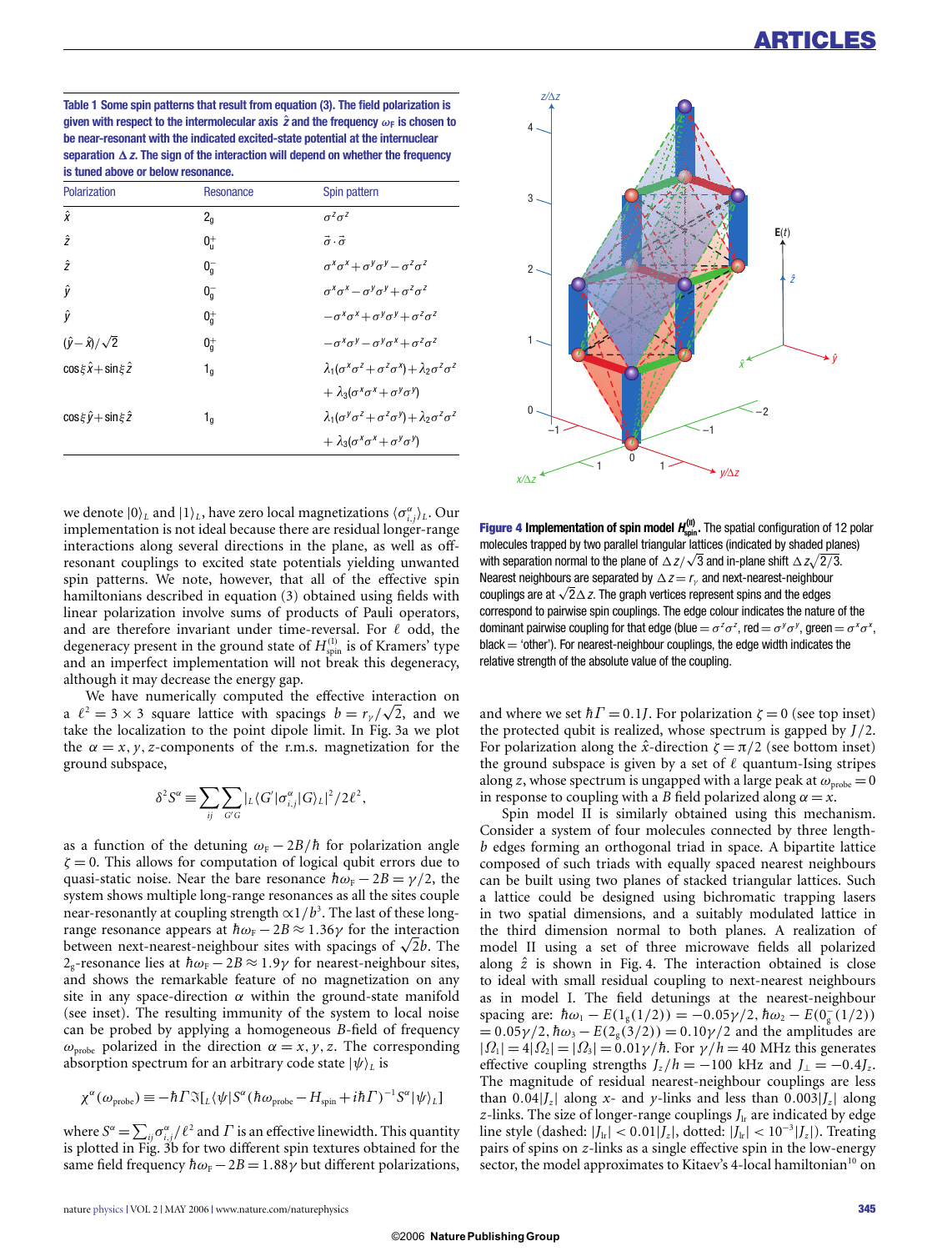a square grid (shown here are one plaquette on the square lattice and a neighbour plaquette on the dual lattice) with an effective coupling strength  $J_{\text{eff}} = -(J_{\perp}/J_z)^4 |J_z| / 16 \approx h 167 \text{ Hz}.$ 

## **MFTHODS**

#### DERIVATION OF THE MOLECULAR POTENTIALS

In the subspace of one rotational quantum  $(N_1 + N_2 = 1)$ , there are 24 eigenstates of *H*in that are linear superpositions of two electron spin states and properly symmetrized rotational states of the two molecules. There are several symmetries that reduce  $H_{\text{in}}$  to block diagonal form. First,  $H_{\text{dd}}$ , conserves the quantum number  $Y = M_N + M_S$ , where  $M_N = M_{N_1} + M_{N_2}$  and  $M_S = M_{S_1} + M_{S_2}$  are the total rotational and spin projections along the intermolecular axis. Second, parity, defined as the interchange of the two molecular cores followed by parity through the centre of each molecule, is conserved. The  $\sigma = \pm 1$  eigenvalues of parity are conventionally denoted g(u) for gerade (ungerade). Finally, there is a symmetry associated with reflection *R* of all electronic and rotational coordinates through a plane containing the intermolecular axis. For  $|Y| > 0$  all eigenstates are even under *R* but for states with zero angular momentum projection there are  $\pm 1$  eigenstates of *R*. The 16 distinct eigenvalues correspond to degenerate subspaces labelled  $|Y|_{\sigma}^{\pm}(J)$  with *J* indicating the quantum number in the  $r \rightarrow \infty$  asymptotic manifold  $(N = 0, J = 1/2; N = 1, J).$ 

For  $Y = 0$ , the energies are

$$
E(0_{\sigma}^{+}(1 \pm 1/2)) = 2B + \gamma \left[\sigma 3x/2 - 1/4 \pm \sqrt{(\sigma x/2 + 1/4)^2 + 1/2}\right],
$$
  

$$
E(0_{\sigma}^{-}(1 \pm 1/2)) = 2B + \gamma \left[-\sigma x/2 - 1/4 \pm \sqrt{(-\sigma 3x/2 + 1/4)^2 + 1/2}\right],
$$

where  $x \equiv d^2 / \gamma r^3$ . The eigenvector components are

$$
K_1(0^m_\sigma) = \cos(\gamma_{0^m_\sigma}/2), \quad K_2(0^m_\sigma) = \sin(\gamma_{0^m_\sigma}/2),
$$

where the angles satisfy  $\tan(\gamma_{\text{O}_g^+}) = \sqrt{2}/(1/2 + \sigma x)$ , and tan( $\gamma_{0}$ <sub>o</sub>) = √2/(1/2−σ3*x*). For *Y* = ±1 the eigenvectors and doubly degenerate eigenvalues are obtained by diagonalizing the  $3 \times 3$  matrices:

$$
2B1_3+\frac{\gamma}{2}\begin{pmatrix}-2\sigma x & \pm 1 & \mp 1\\ \pm 1 & -4\sigma x & 1\\ \mp 1 & 1 & 2\sigma x\end{pmatrix}.
$$

For  $Y = \pm 2$ , the eigenvalues are doubly degenerate with energies  $E(2_{\sigma}(3/2)) = 2B + \gamma/2 + \sigma \gamma x$ .

## THE EFFECTIVE SPIN INTERACTION

The effective spin–spin interaction, equation (3), between polar molecules depends both on the frequency  $\omega_F$  and polarization  $\mathbf{e}_F = \alpha_- \hat{e}_{-1} + \alpha_0 \hat{e}_0 + \alpha_+ \hat{e}_1$ ,  $(\hat{e}_0 \equiv \hat{z})$  of the field. The explicit form for the coupling coefficients is:

$$
A_{1,1} = |\alpha_0|^2 [C(0_g^-, 1, 2) - C(0_u^+, 1, 2)]
$$
  
+  $(|\alpha_-|^2 + |\alpha_+|^2) [C(1_g, 3, 3) - C(1_u, 1, 1)]$   
+  $\Re[\alpha_+^* \alpha_-][C(0_g^-, 2, 1) - C(0_g^+, 2, 1)],$   
 $A_{2,2} = A_{1,1} - 2\Re[\alpha_+^* \alpha_-][C(0_g^-, 2, 1) - C(0_g^+, 2, 1)],$   
 $A_{3,3} = |\alpha_0|^2 [2C(1_g, 2, 2) - C(0_g^-, 1, 2) - C(0_u^+, 1, 2)]$   
+  $(|\alpha_+|^2 + |\alpha_-|^2) [C(2_g) + C(0_g^+, 2, 1)/2$   
+  $C(0_g^-, 2, 1)/2 - C(1_u, 1, 1) - C(1_g, 3, 3)],$   
 $A_{1,2} = \Im[\alpha_+^* \alpha_-] (C(0_g^-, 2, 1) - C(0_g^+, 2, 1)),$   
 $A_{1,3} = \Re[\alpha_+^* \alpha_0 - \alpha_0^* \alpha_-] C(1_g, 2, 3),$   
 $A_{2,3} = \Im[\alpha_+^* \alpha_0 - \alpha_0^* \alpha_-] C(1_g, 2, 3),$   
 $A_{0,1} = \Re[\alpha_+^* \alpha_0 + \alpha_0^* \alpha_-] C(1_g, 2, 3),$   
 $A_{0,2} = \Im[\alpha_+^* \alpha_0 + \alpha_0^* \alpha_-] C(1_g, 2, 3),$   
 $A_{0,3} = (|\alpha_+|^2 - |\alpha_-|^2) [C(2_g) - C(0_g^+, 2, 1)/2 - C(0_g^-, 2, 1)/2].$ 

The component  $A_{0,0}$  weights a scalar energy shift, which we ignore. The coefficients  $C(|Y|_{\sigma}^{\pm})$  quantify coupling to excited states with different symmetries,

$$
C(0_{\sigma}^{m}, j, k) = K_{j}(0_{\sigma}^{m})^{2} s(0_{\sigma}^{m}(3/2)) + K_{k}(0_{\sigma}^{m})^{2} s(0_{\sigma}^{m}(1/2)),
$$
  
\n
$$
C(1_{\sigma}, j, k) = \sum_{\alpha=1}^{4} K_{j}^{a}({}^{a}1_{\sigma}(3/2)) K_{k}^{a}({}^{a}1_{\sigma}(3/2)) s({}^{a}1_{\sigma}(3/2))
$$
  
\n
$$
+ \sum_{b=1}^{2} K_{j}^{b}({}^{b}1_{\sigma}(1/2)) K_{k}^{b}({}^{b}1_{\sigma}(1/2)) s({}^{b}1_{\sigma}(1/2))
$$
  
\n
$$
C(2_{g}) = s(2_{g}(3/2)).
$$

Here the energy-dependent terms  $s(|Y|_{\sigma}^{\pm}(J)) = \hbar |\Omega| / [\hbar \omega_F - E(|Y|_{\sigma}^{\pm}(J))]$ quantify the amplitude in the excited states. The energies  $E(|Y|_{\sigma}^{\pm}(J))$ correspond to eigenvalues of *H*<sub>int</sub> given above, and the sets  $\{K_j(0^m_\sigma(J))\}_{j=1}^2$  and  ${K_j^a}^a(1_\sigma(J))\}_{j=1}^3$  are coefficients of the eigenvectors for  $|Y|=0,1$ .

A caveat is that we do not have point dipoles but rather wavepackets with spatial distributions parallel and perpendicular to the intermolecular axis  $\hat{z}$ . Components of intermolecular separations orthogonal to  $\hat{z}$  will couple to states with different symmetry and an exact treatment would require averaging over the angular distribution with the appropriate frame transformation. However, we argue that in our regime this finite-size effect is negligible. The relative magnitude can be estimated by the ratio of the marginal relative coordinate probability distributions perpendicular and parallel to *z*ˆ. Defining  $p_{\perp}(r) = \int d\Omega \sin^2 \theta r^2 |\psi_{rel}(r,\theta)|^2$  and  $p_{\parallel}(r) = \int d\Omega \cos^2 \theta r^2 |\psi_{rel}(r,\theta)|^2$ , the peak of the distributions is at  $r = \Delta z$ , where for  $z_0 / \Delta z \ll 1$ , the relative amount of unwanted couplings is  $p_{\perp}(\Delta z)/p_{\parallel}(\Delta z) \sim 4(z_0/\Delta z)^2$ . For molecular wavepacket localization  $2πz_0 / λ_{trap} = 0.1$ , the ratio is  $p_{\perp}(\lambda_{\text{trap}})/p_{\parallel}(\lambda_{\text{trap}}) \approx 10^{-3}$ , and hence it is warranted to compute the couplings as if the entire weight of the wavefunction were parallel to *z*ˆ.

#### SPIN COUPLINGS AT LARGER INTERMOLECULAR RADII

Using confinement with optical lattices it may not be feasible to trap polar molecules near  $\Delta z = r_{\gamma}$ . At larger intermolecular separations where  $\langle H_{dd} \rangle \ll \gamma$ there is less mixing between states in different spin-rotational manifolds. However, there can still be sufficient splitting between states with different symmetries to obtain designer spin models, albeit with smaller coupling coefficents *J*. Consider a system with  $\gamma/h = 40$  MHz and a lattice spacing  $\Delta z = 5.23r_y = 300$  nm. Spin model I is built by tuning to the 2<sub>g</sub> potential with the energy  $\langle 2_g|H_{int}|2_g\rangle = 2B + \gamma/2 + d^2/r^3$ . It is possible to resolve the  $2_g$ potential because the nearby  $0^-_u$  state is dark. Residual coupling between next-nearest neighbours is small as the field at  $r = \sqrt{2}\Delta z$  is detuned from all resonances by at least 200 kHz. Spin model II is obtainable using a set of two microwave fields polarized along  $\hat{z}$ , one tuned near resonance with a  $1_{g}$ potential and one near a  $1<sub>u</sub>$  potential. When the detunings and Rabi frequencies are chosen so that  $\langle |\Omega_{\rm 1g}| C(1_{\rm g}, 3, 3) - |\Omega_{\rm 1u}| C(1_{\rm u}, 1, 1) \rangle_{\rm rel} = 0$  then the resultant spin pattern is *H*<sub>(spin</sub> with *J*<sub>⊥</sub> = −*h* $\langle |\Omega_{\rm 1g}| C(1_{\rm g}, 3, 3) \rangle_{\rm rel}/4$  and  $J_z = \hbar |\langle |\Omega_{1g}| C(\overline{1_g}, 2, 2) \rangle_{rel} / 4$ . The ratio  $|J_{\perp}| / |J_z|$  can be tuned either by changing the lattice spacing or by using a third microwave field polarized along  $\hat{z}$  and tuned near the 2<sub>g</sub> potential, in which case *J*<sub>⊥</sub> → *J*<sub>⊥</sub> + *h* $\langle \Omega_{2g} | C(2g) \rangle_{rel} / 8$ . It is advantageous to tune fields near the  $1<sub>\sigma</sub>$  states that asymptote to the  $(N = 0, J = 1/2; N = 1, J = 1/2)$  manifold:

$$
\langle 1_{\sigma} | H_{int} | 1_{\sigma} \rangle = 2B - \gamma - \sigma 2d^2 / 3r^3
$$

$$
\langle 0_{\sigma}^{+} | H_{int} | 0_{\sigma}^{+} \rangle = 2B - \gamma + \sigma 4d^2 / 3r^3
$$

$$
\langle 0_{\sigma}^{-} | H_{int} | 0_{\sigma}^{+} \rangle = 2B - \gamma.
$$

The two field strengths  $|\Omega_{1g}|$  and  $|\Omega_{1g}|$  can be chosen to be nearly equal (to within less than 1%). Shifts on next-nearest neighbours are small as the field detuning at  $r = \sqrt{2} \Delta z$  is at least 100 kHz.

We can define a quality factor *Q* = *J*/*h*Γ quantifying the ratio of coherent coupling to the decoherence rate for the implementations above. A reasonable estimate of *J* for spin model I is in the range  $J/h = 0.75-7.5$  kHz. This range ensures that off-resonant couplings, which give rise to interactions of different spin character are  $|J_{\text{off-res}}/J|$  = 0.01–0.1. Next-nearest-neighbour interactions are  $|J_{nnn}/J|$  = 0.03–0.3. For a decoherence rate  $\Gamma \approx 0.2$  Hz, the quality factor for spin model I is then  $Q = 3,750-37,500$ . For spin model II, we find  $J_{\perp}/h = -J_z/h = 0.16$ –1.6 kHz, providing  $|J_{\text{off-res}}/J_{\perp}| = 0.01$ –0.1 and